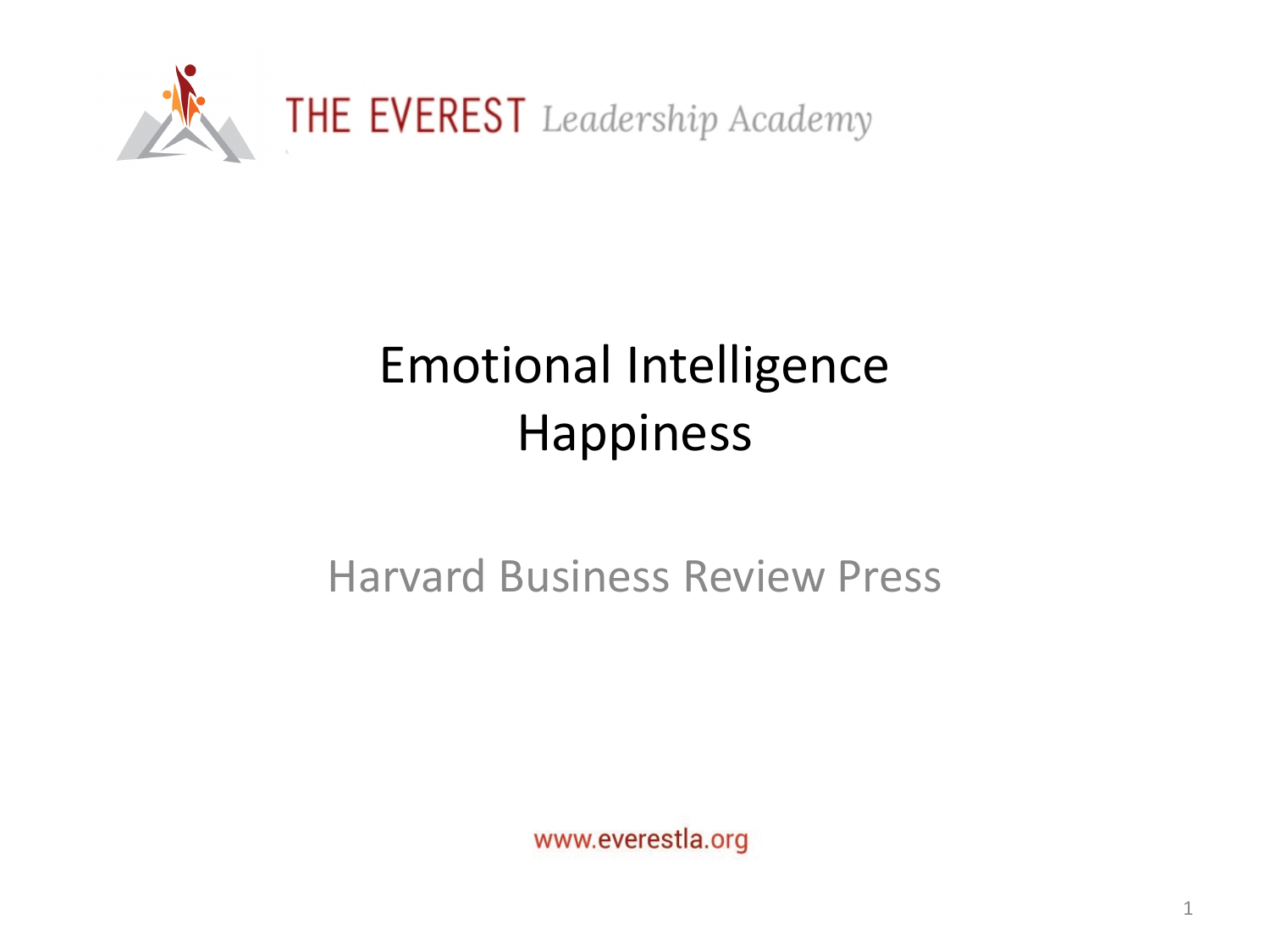

#### Happiness Isn't the Absence of Negative Feelings

- Five elements essential to lasting happiness:
	- $\Box$  Positive emotion peace, gratitude, satisfaction, inspiration, hope, curiosity – a sense of purpose
	- $\Box$  Engagement losing ourselves in a task or project
	- $\Box$  Relationships meaningful, positive relationships help being happy
	- $\Box$  Meaning serving a cause bigger than ourselves / a vision
	- $\Box$  Accomplishment / Achievement we must strive to better ourselves

"As our lives include empathy, gratitude, meaning – we are happier"

www.everestla.org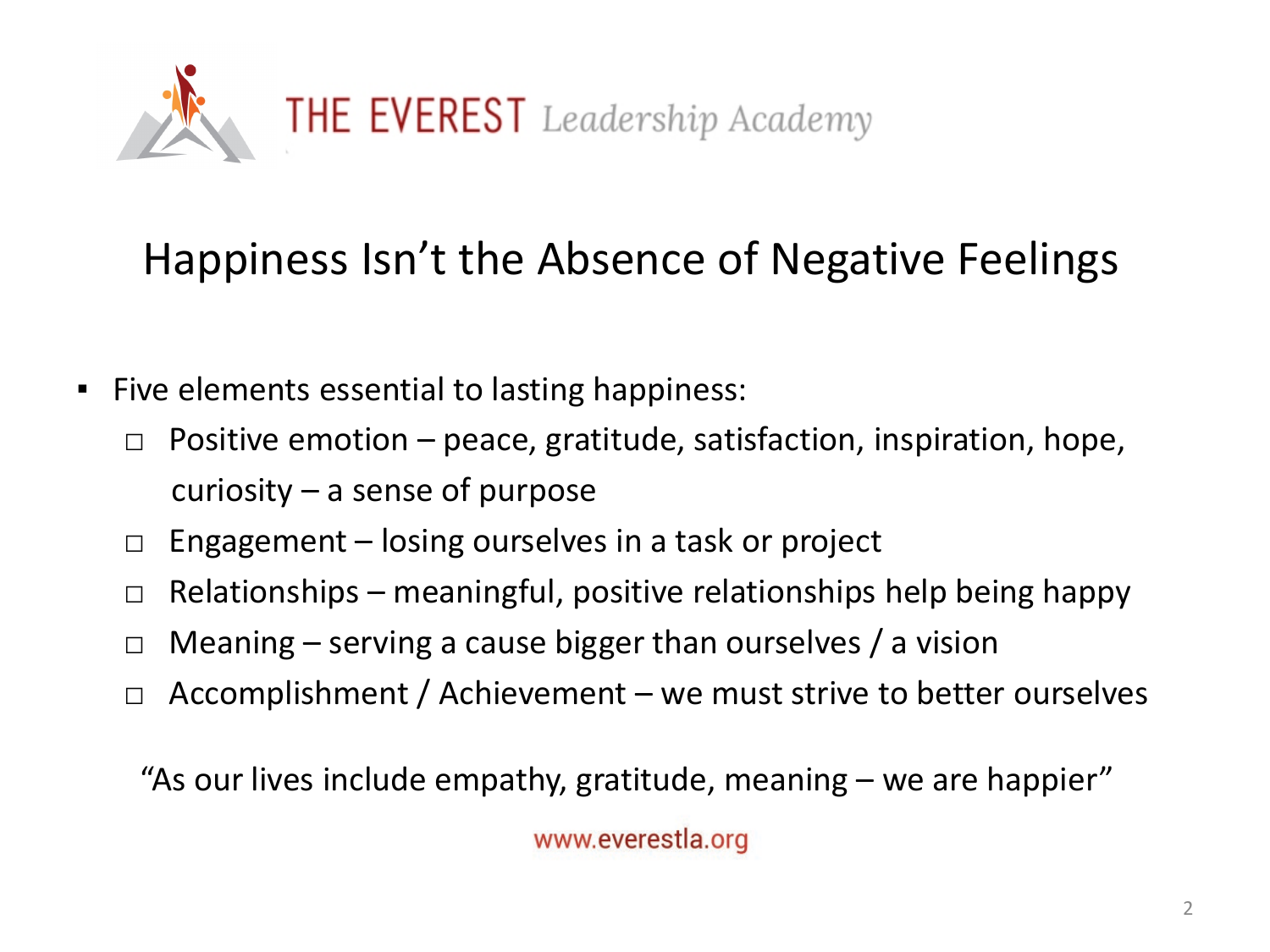

### A Misconception About Happiness

That happiness is being cheerful, joyous, and content all the time; always having a smile on your face. It's not – being happy and leading rich lives is about taking the good with the bad, and learning how to reframe the bad.

Experiencing a wide range of emotions  $-$  both positive and negative  $-$  was linked to positive mental and physical well-being"

 $\blacksquare$  Happiness is a means and not an end  $\lnot$  we think if we get what we want, then we'll be happy – our brains actually work in the opposite direction. What's really important is the journey.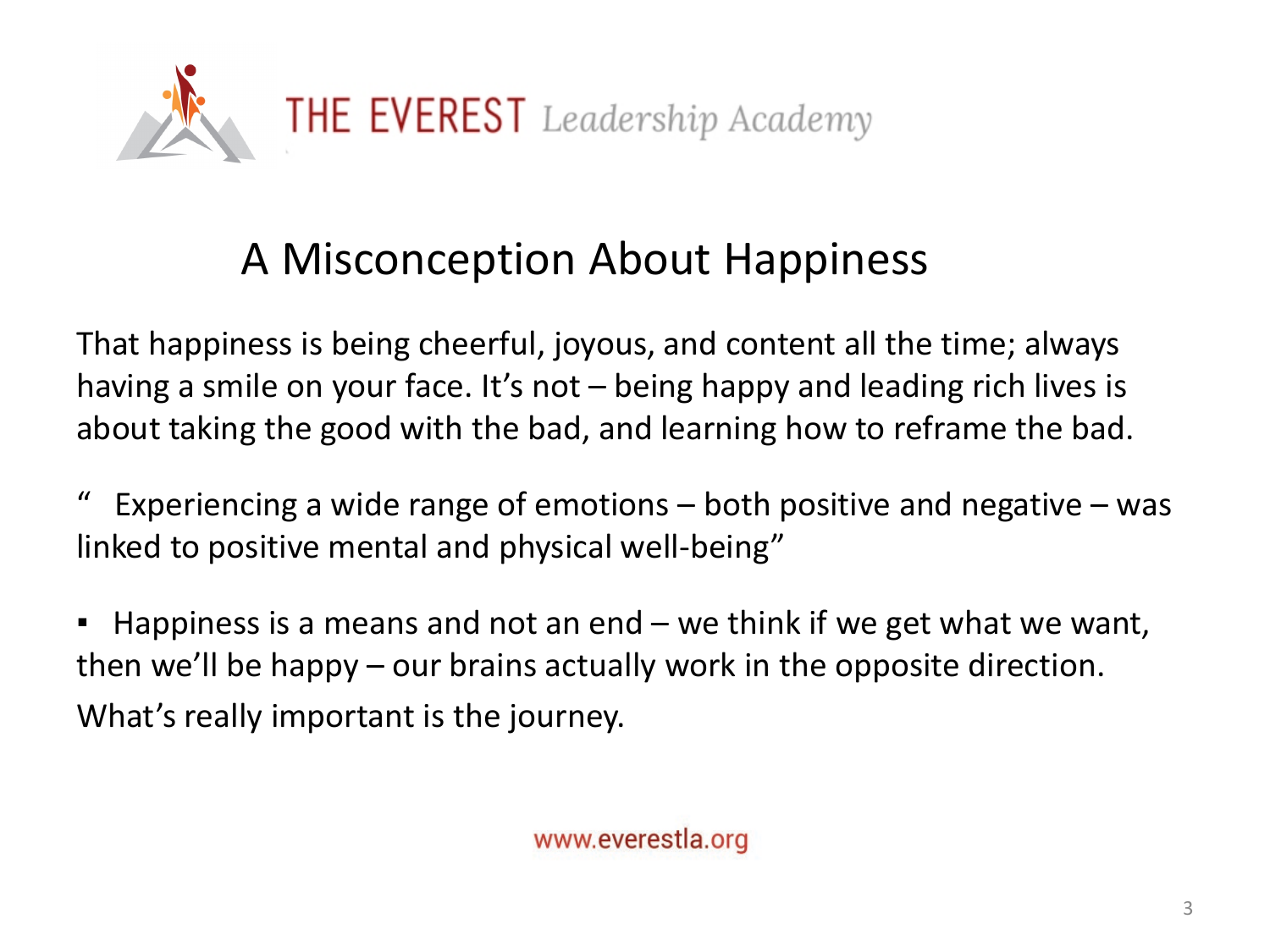

**E** We're not happy when we're chasing happiness. We're happiest when we're not thinking about it, when we're enjoying the present moment because we're lost in a meaningful project, working toward a higher goal, or helping someone who needs help.

▪ Happiness is not the absence of suffering; it's the ability to rebound from it.

▪ Happiness is not the same as joy; happiness includes contentment, wellbeing, and the emotional flexibility to experience a full range of emotions.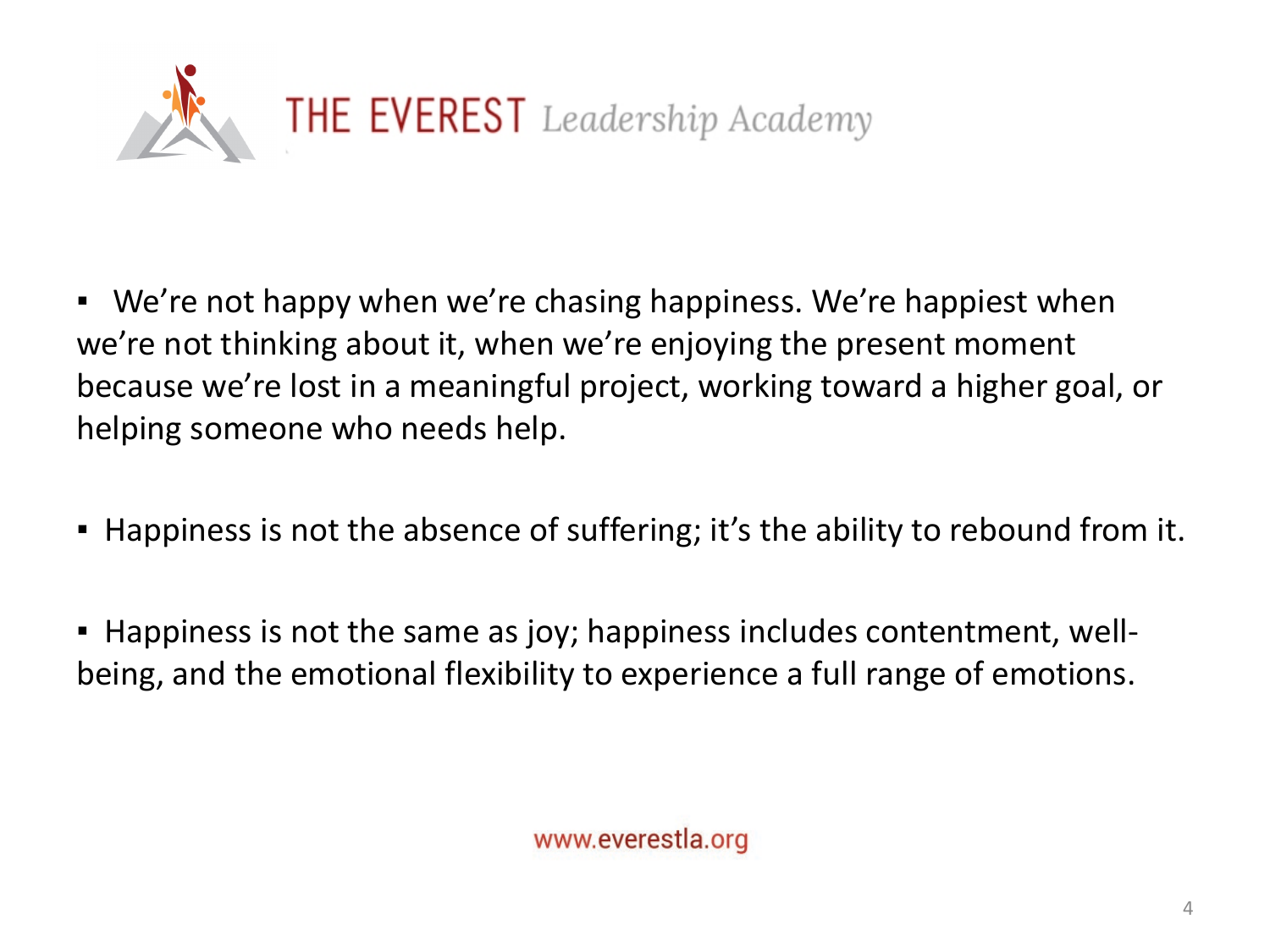

## The Power of Small Wins

- **•** The more frequently people experience a sense of progress, the more likely they are to be creatively productive in the long run
- The power of progress is fundamental to human nature
- When people realize that they have clear and meaningful goals, sufficient resources, helpful colleagues, they get an instant boost to their emotions, there motivation to do a great job.